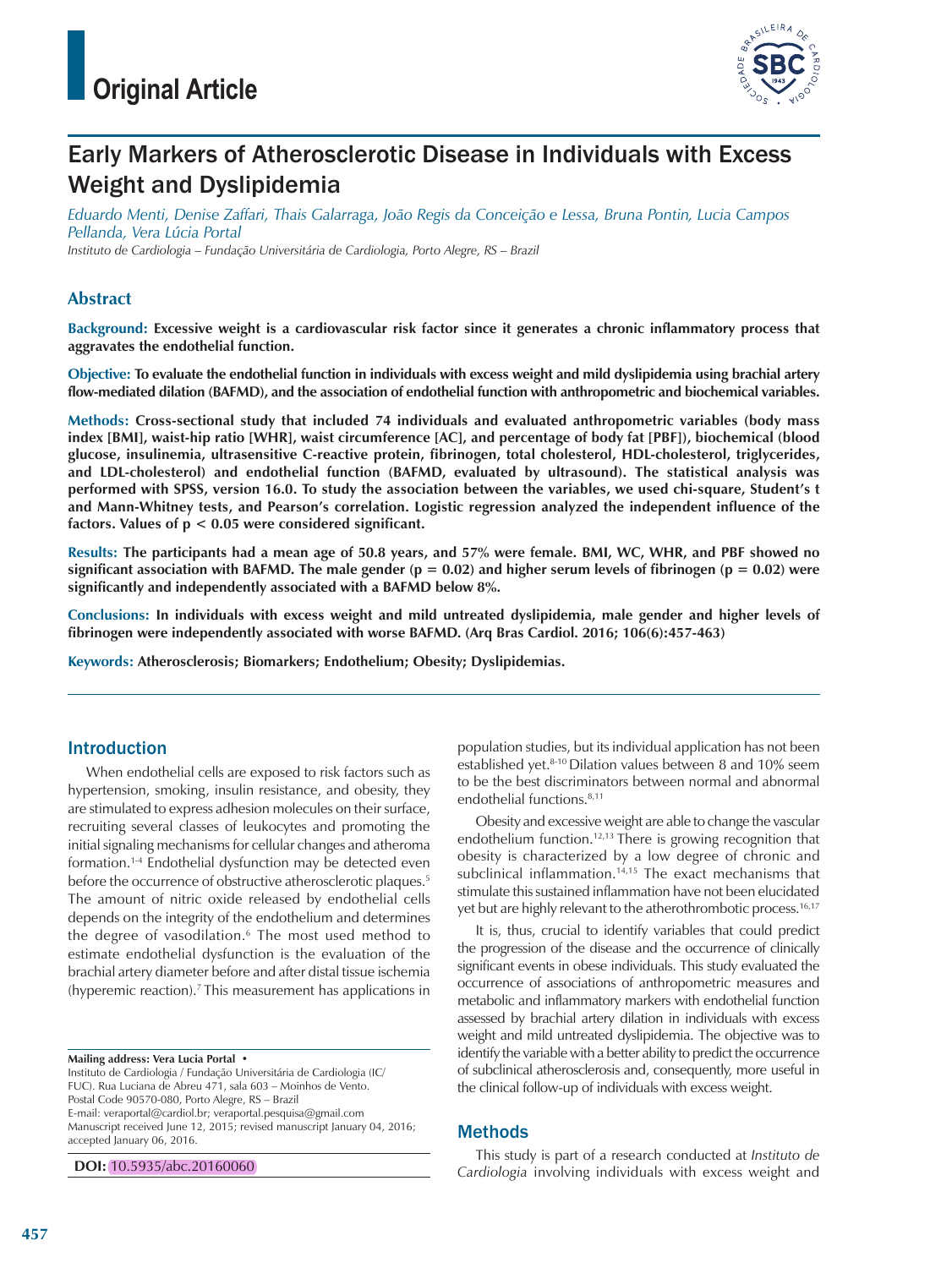dyslipidemia. The sample was obtained by convenience, and the study of the endothelial function was performed in one in every four participants undergoing nutritional and anthropometric follow-up, in a total of 74 individuals.

#### Inclusion criteria

The study included men and women aged 35–60 years, with dyslipidemia and excess weight, and without a history of clinically manifested cardiovascular disease. Dyslipidemia was considered present when the levels of at least one of the following biochemical parameters was abnormal: total cholesterol (TC) > 200 mg/dL, and/or triglycerides  $(TG)$  > 150 mg/dL, and/or HDL-cholesterol < 40 mg/dL in men and < 50 mg/dL in women. Excess weight was assessed with the body mass index (BMI), and the participants had BMI values between 25 and 35 kg/m².

### Exclusion criteria

Exclusion criteria were the occurrence of neoplasms, infections, and liver, kidney and gastrointestinal disorders; levels of LDL-cholesterol > 160 mg/dL and TG > 400 mg/dL; pregnancy and lactation; alcohol consumption above four doses a day; use of estrogen, nonsteroidal anti-inflammatory, antiobesity agents, and vitamin supplementation; use of statins, fibrates, and other lipid-lowering medications; unexplained weight loss (greater than 2 kg) in the last 30 days.

#### Ethical aspects

The study was approved by the Ethics Committee in Research (*Comitê de Ética em Pesquisa,* COEP) at *Fundação Universitária de Cardiologia*. All patients were informed about the study by reading and analyzing the free and informed consent form and agreed to participate. The research protocol did not interfere with any medical recommendation or prescription.

#### Study protocol

The selected individuals answered a standardized questionnaire and their anthropometric measurements (BMI, waist circumference [WC], waist-hip ratio [WHR], and body fat percentage), metabolic profile (blood glucose, insulin, TC, HDL-cholesterol, and TG), and inflammatory profile (C-reactive protein [CRP] and fibrinogen) were analyzed. The endothelial function was assessed with brachial artery flow-mediated dilatation (BAFMD). The technique used in this study was that recommended by the American Society of Echocardiography and Society of Vascular Medicine and Biology, based on the percentage modification of the brachial artery diameter by reactive hyperemia<sup>7</sup>.

#### Statistical analysis

The results are presented as mean  $\pm$  standard deviation for continuous variables. WC, WHR, and BMI were treated as qualitative variables using cutoff points described in the literature for values considered abnormal. Values of WC and WHR were considered abnormal in men when above 102 cm and 0.9, respectively, and in women when above 88 cm and 0.85, respectively. Values of BMI between 25 and 30 kg/m<sup>2</sup> were considered as overweight and those equal to or above 30 kg/m<sup>2</sup> as obesity. The association of the variables was analyzed with the chi-square test for dichotomous variables, Student's *t* test for parametric continuous variables, and Mann-Whitney test for nonparametric continuous variables. Results of ultrasensitive CRP (usCRP) are presented as median since this is a variable with a non-Gaussian distribution. Differences were considered statistically significant for p values < 0.05. Additionally, logistic regression was conducted to assess the independent influence of factors significantly associated with the endothelial vasodilation response and Pearson's correlation test to estimate the degree of linear relationship between the serum level of fibrinogen and the percentage of dilation of the brachial artery. We used the statistical program SPSS, version 16.0 (SPSS Inc., Chicago, USA).

## **Results**

The participants had a mean age of  $50.88 \pm 6.14$  years, and 57% were female. All individuals had excess weight with a mean BMI value of 28.82  $\pm$  2.60 kg/m<sup>2</sup> and some degree of dyslipidemia, with mean values of TC of  $222.67 \pm 34.24$  mg/dL, HDL-cholesterol of 45.68  $\pm$  14.83 mg/dL, LDL-cholesterol of 146.05  $\pm$  32.02 mg/dL, and TG of 154.66  $\pm$  79.37 mg/dL (Table 1). The WC was increased in 46.9% of the men and 75.0% of the women while the WHR was abnormal in 90.5% of the men and 38.1% of the women. The percentage of body fat varied between 14.81% and 36.14%, with a mean value of

#### **Table 1 – Characteristics of the cohort**

| Characteristic                            | n  | <b>Statistics</b>    |
|-------------------------------------------|----|----------------------|
| Age (years)                               | 74 | $50.88 \pm 6.14$     |
| Female gender (%)                         | 74 | 42 (57%)             |
| Smokers (%)                               | 74 | 11 (14.8%)           |
| Body mass index (kg/m <sup>2</sup> )      | 74 | $28.82 \pm 2.60$     |
| Waist circumference (cm)                  | 74 | M: $101.48 \pm 7.25$ |
|                                           |    | $F: 95.90 \pm 12.90$ |
|                                           |    | $M: 0.93 \pm 0.05$   |
| Waist/hip ratio                           | 74 | $F: 0.83 \pm 0.06$   |
|                                           | 74 | $M: 21.53 \pm 3.28$  |
| Percentage of body fat (%)                |    | $F: 24.45 \pm 4.29$  |
| Insulin                                   | 74 | $10.57 \pm 6.09$     |
| Blood glucose (mg/dL)                     | 74 | $101.45 \pm 29.45$   |
| Total cholesterol (mg/dL)                 | 74 | $222.67 \pm 34.24$   |
|                                           |    | M: $39.52 \pm 8.44$  |
| HDL-cholesterol (mg/dL)                   | 74 | $F: 50.24 \pm 16.73$ |
| LDL-cholesterol (mg/dL)                   | 74 | $146.05 \pm 32.02$   |
| Triglycerides (mg/dL)                     | 74 | $154.66 \pm 29.45$   |
| Fibrinogen (mg/dL)                        | 74 | $266.00 \pm 63.06$   |
| Ultrasensitive C-reactive protein (mg/L)* | 74 | $0.29 \pm 0.31$      |

*Data are presented as mean ± standard deviation and median \*or value (percentage). HDL-cholesterol: high-density cholesterol; LDL-cholesterol: low-density lipoprotein cholesterol; M: male; F: females.*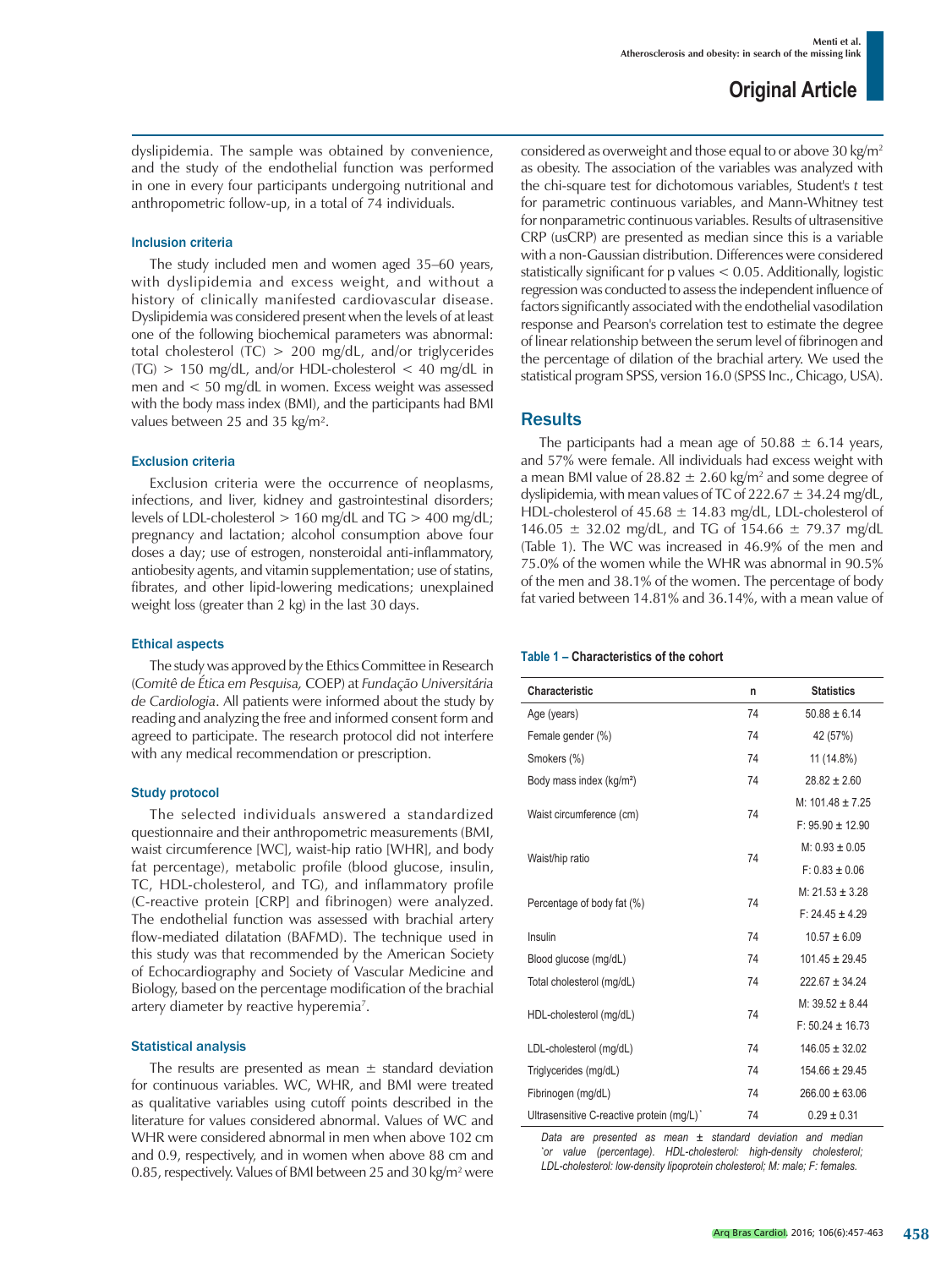$23.19 \pm 4.12\%$ . Only eight individuals had body fat percentage values above those compatible with obesity (25% in men and 32% in women). The individuals were then subdivided into groups of overweight and obesity. According to this criterion, 29.7% of the sample was composed of obese individuals.

The diameter of the brachial artery varied 7.80  $\pm$  6.41% during the BAFMD when compared with its baseline value (Table 1). The median BAFMD value was 8%, which served as a cutoff point for a qualitative analysis between individuals with vasodilation responses above and below this value.

WC, WHR, and BMI, treated as qualitative variables, showed no association with the degree of vasodilation response treated as a continuous variable (verified by Student's *t* test) or qualitative variable (verified with the chi-square test, with a cutoff point of 8% for the BAFMD result) (Table 2). The male gender showed a significant association with a worse vasodilation response, *i.e*., men had more frequently BAFMD values below  $8\%$  ( $p = 0.03$ ) (Figure 1).

The biochemical results of the metabolic parameters and inflammatory markers were treated as quantitative variables and their associations with the endothelial function were verified with Student's *t* test (Table 2). Fibrinogen was the only biochemical parameter significantly associated with the endothelial function ( $p = 0.02$ ) (Figure 2). When this association was evaluated by quartiles of dilation, we observed that for dilatation values below 3.7%, the mean serum fibrinogen was of 295.50  $\pm$  50.41 mg/dL, whereas for dilation values greater than 13.03%, the mean was 229.41  $\pm$  48.95 mg/dL (Figure 3).

After we had observed the association of the male gender and serum fibrinogen level with worse brachial artery vasodilation response, we performed a logistic regression analysis to verify whether this would be an independent association. The results demonstrated that the associations between endothelial function with male gender and serum levels of fibrinogen remained significant. The male gender increased the chances of a worse vasodilation response by approximately three times (odds ratio [OR] 3.33; 95% confidence interval [CI]  $1.19 - 9.28$ ,  $p = 0.02$ ), while an increase in 1 mg/dL in serum fibrinogen level increased this risk in 1% (OR 1.01, 95%Cl 1.00 – 1.01,  $p = 0.02$ ). Therefore, it would be expected that an increase of 100 mg/dL in serum fibrinogen level would increase in approximately two times the risk of a worse vasodilation brachial artery response.

The variables were additionally evaluated with Pearson's correlation test, and the correlation factor with the dilation of the brachial artery for fibrinogen was -0.31 ( $p = 0.008$ ).

## **Discussion**

In a cohort of individuals with excess weight, mild dyslipidemia, and without clinically significant atherosclerotic disease, we found that the male gender and high levels of serum fibrinogen were associated with worse endothelial function determined by BAFMD. Our study suggests the relevance of measuring circulating fibrinogen as a marker of subclinical atherosclerosis in individuals with excess weight without manifested atherosclerotic disease.

The association of the male gender with worse endothelial function is aligned with clinical and epidemiological observations that the male gender is an important risk factor for atherosclerotic disease. By studying the influence of risk factors on endothelial function in asymptomatic individuals, different researchers have demonstrated an independent and significant association of the male gender with worse BAFMD.18-20

**Table 2 – Association between anthropometric, metabolic and inlammatory variables with brachial artery low-mediated dilatation**

| Variable                                       | BAFMD < 8% | $BAFMD \geq 8\%$ | p          |
|------------------------------------------------|------------|------------------|------------|
| Male gender                                    | 21         | 11               | $p = 0.03$ |
| BMI $> 30$ kg/m <sup>2</sup> $\dagger$         | 10         | 12               | $p = 0.09$ |
| Abnormal WC +<br>Men: > 102 cm; Women: > 88 cm | 24         | 29               | $p = 0.83$ |
| Abnormal WHR +<br>Men: > 0.85; Women: > 0.90   | 21         | 19               | $p = 0.51$ |
| Percentage of body fat $\ddagger$              | 23.04      | 23.34            | $p = 0.22$ |
| Insulin $\ddagger$                             | 9.60       | 11.63            | $p = 0.15$ |
| Blood glucose                                  | 99.60      | 103.00           | $p = 0.59$ |
| LDL-cholesterol ‡                              | 146.50     | 145.57           | $p = 0.90$ |
| HDL-cholesterol ‡                              | 42.63      | 49.00            | $p = 0.06$ |
| Triglycerides ‡                                | 167.11     | 141.14           | $p = 0.16$ |
| Fibrinogen ‡                                   | 281.55     | 248.62           | $p = 0.02$ |
| UsCRP <sup>*</sup>                             | 0.17       | 0.36             | $p = 0.14$ |

*\*nonparametric variable, association veriied with the Mann-Whitney test; † association veriied with the chi-square test; ‡ parametric variables, association veriied with Student's t test. BAFMD: brachial artery low-mediated dilatation; BMI: body mass index; WC: waist circumference; WHR: waist/hip ratio; LDL-cholesterol: low-density lipoprotein cholesterol; HDL-cholesterol: high-density cholesterol; UsCRP: ultrasensitive C-reactive protein.*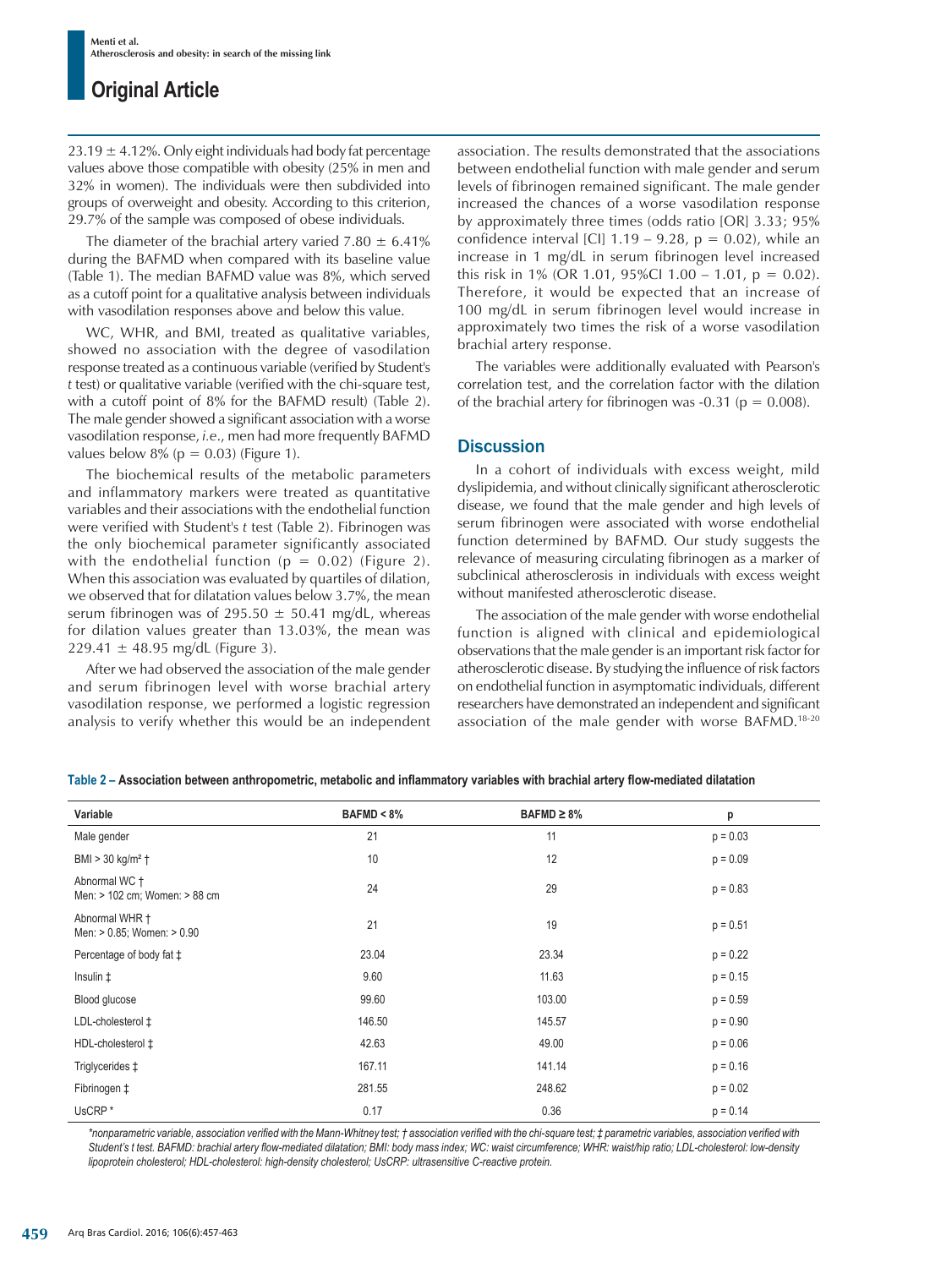

**Figure 1 –** *Association between gender and brachial artery low-mediated dilatation. BAFMD: brachial artery low-mediated dilatation.*



**Figure 2 –** *Association between ibrinogen levels and brachial artery low-mediated dilatation. BAFMD: brachial artery low-mediated dilatation.*

The inclusion of individuals with a mean age of 50 years in our study confirms this association, since at this age men have a higher cardiovascular risk than women.

Elevated fibrinogen levels are strongly associated with atherosclerotic disease. The ARIC (Atherosclerosis Risk in Communities) study has shown an increased risk of coronary disease with higher levels of fibrinogen, with a relative risk of 1.76.<sup>21</sup> In the PROCAM (Prospective Cardiovascular Münster) study, the occurrence of death due to coronary disease and nonfatal infarction was greater among individuals with higher levels of fibrinogen. In that study, fibrinogen levels were better risk predictors than BMI and levels of LDL-cholesterol.<sup>22</sup> In a meta-analysis that included 22 studies evaluating the association between serum concentration of fibrinogen and cardiovascular disease, the estimated risk of events in individuals with levels of fibrinogen in the highest tercile was two times greater than that in individuals with levels in the lowest tertile (OR 1.99, 95%CI 1.85 – 2.12).<sup>23</sup> In children or adolescents with overweight or obesity, fibrinogen has also been associated with usCRP elevation and with the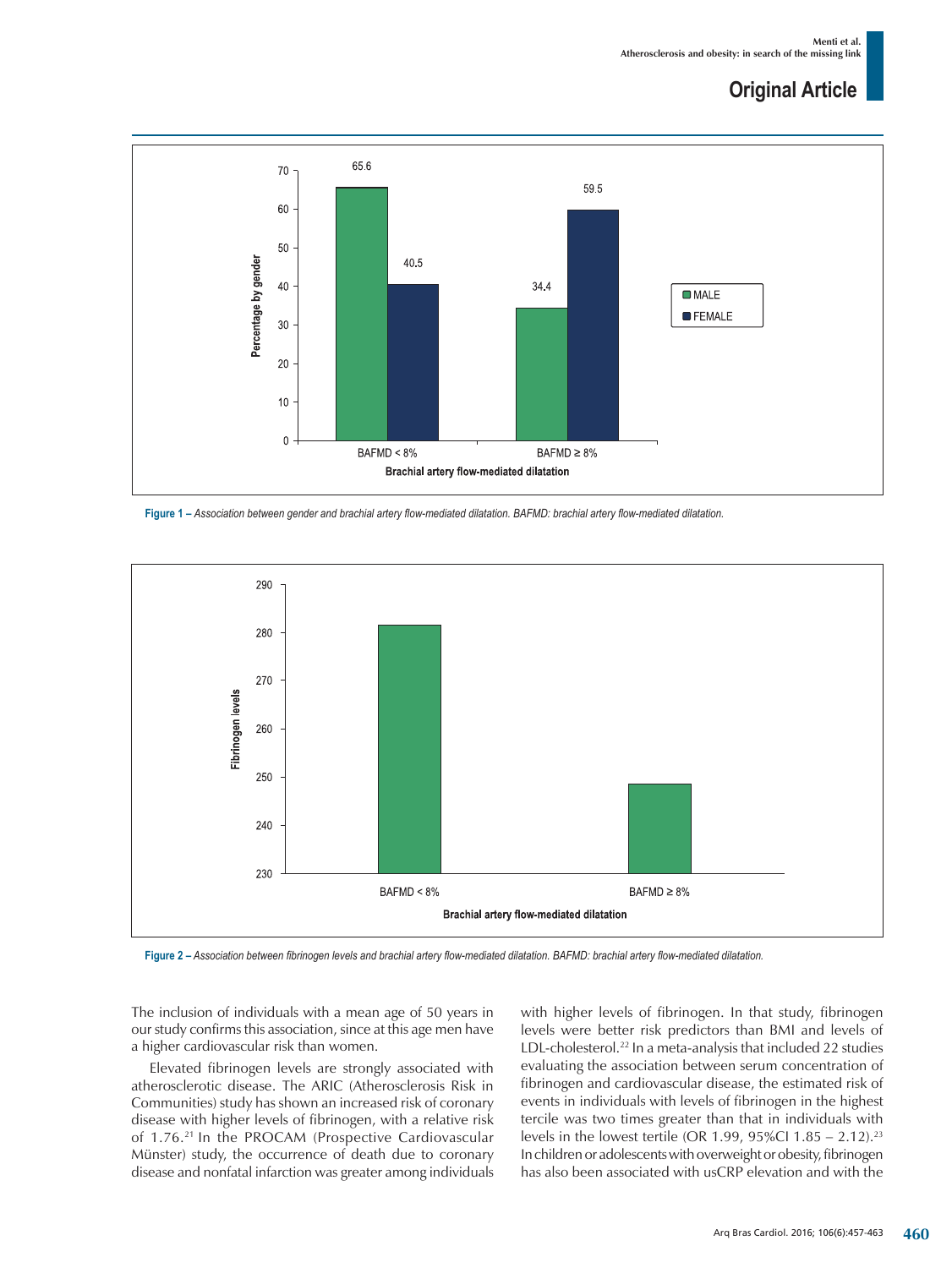

**Figure 3 –** *Distribution of serum ibrinogen levels by quartiles of brachial artery low-mediated dilatation results.*

occurrence of four or more cardiovascular risk factors<sup>24</sup>. In contrast, the association between fibrinogen and markers of early atherosclerosis has already been demonstrated in studies evaluating the carotid myointimal thickening and BAFMD. In a series of asymptomatic individuals, elevated fibrinogen levels were significantly related to increased myointimal thickening, independent of other potentially confounding variables.<sup>25</sup> The same has been observed in another study that evaluated fibrinogen and usCRP as markers of subclinical carotid atherosclerosis.<sup>26</sup>

Similarly, greater myointimal carotid thickening, worse BAFMD, and higher concentrations of E-selectin and thrombomodulin have shown association with serum fibrinogen levels in obese children.<sup>27</sup> Fibrinogen has also been described as more frequently increased in individuals with type 2 diabetes mellitus with metabolic syndrome than in those without metabolic syndrome. In addition, fibrinogen increases the risk of microvascular diseases, including diabetic retinopathy.<sup>28</sup> A small study that has only evaluated the influence of fibrinogen in endothelium-dependent vasodilation has observed an inverse relationship between plasma levels of fibrinogen and degree of BAFMD.<sup>29</sup> When individuals with manifested heart disease are considered, fibrinogen also appears as a marker of worse brachial artery vasodilation response.<sup>30</sup>

High serum levels of fibrinogen may promote vascular disease by increasing blood viscosity, stimulating fibrin formation, or increasing platelet-platelet interaction. Fibrinogen may also be simply a marker of vascular disease without contributing for its progression.<sup>31</sup> The hepatic production of fibrinogen is regulated by cytokines whose concentrations increase in response to different inflammatory processes. In this context, excess weight has been associated with a higher production of inflammatory cytokines by the adipose tissue. This inflammatory status is due to a dysfunction in the interaction between adipocytes and tissue macrophages.<sup>4,15,32</sup> CRP is also an acute phase inflammatory protein and its baseline levels are independent risk predictors of myocardial infarction and stroke, showing correlation with fibrinogen levels.<sup>33,34</sup> Our study did not confirm an association between CRP and fibrinogen, which can be explained in part by the non-normal distribution of the CRP levels and the low levels detected in the serum. Similarly, the study lacked power to test the association between fibrinogen levels and degree of excess weight. This relationship has already been demonstrated in previous studies focusing on WC,<sup>35</sup> body fat,<sup>36</sup> BMI, and WHR.<sup>37</sup> The narrow range of variation of the anthropometric parameters in our cohort seems to have influenced the lack of association of the adiposity measurements with endothelium-dependent vasodilation.

Obese individuals have a low-degree chronic inflammatory condition that manifests with worse flow-mediated vasodilation response.38,39 A relationship has already been demonstrated between markers of prothrombotic status, like fibrinogen and prothrombin activity, with the degree of visceral adiposity and other cardiovascular risk factors.<sup>40</sup>

Weight reduction is able to revert the deleterious effect of excessive weight on endothelial function through mechanisms not yet fully known.<sup>41-43</sup> These observations about fibrinogen levels in obese individuals bring an additional element to the final consideration that fibrinogen is intimately related to subclinical atherosclerotic disease in individuals with excess weight.<sup>44</sup>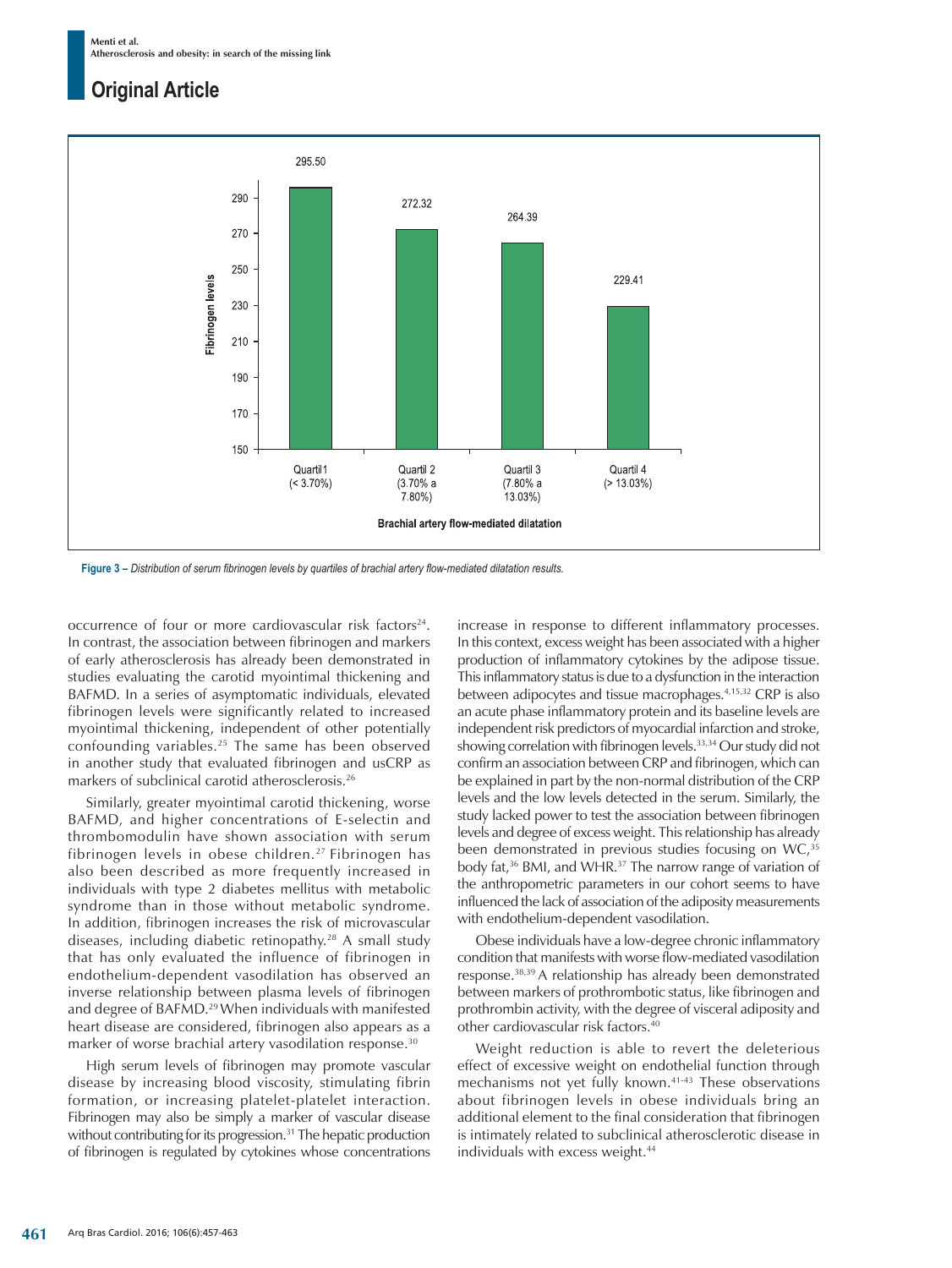#### Study limitations

The results of this study suggest an association between male gender and fibrinogen levels with endothelial function in individuals with excess weight and dyslipidemia. However, since this was a cross-sectional study, it is unable to determine a cause-effect relationship between these variables.

The verification of the association between inflammatory markers and degrees of excess weight, as well as between the degrees of excess weight and endothelial dysfunction may have been compromised by the uniformity of the degrees of adiposity and the sample size.

## **Conclusion**

The results of this study suggest that fibrinogen is associated with subclinical atherosclerosis in individuals with excess weight. New studies should clarify this association and establish the benefit of including fibrinogen as a marker in clinical practice to evaluate this group of patients.

## Author contributions

Conception and design of the research:Menti E, Zaffari D, Galarraga T, Pontin B, Portal VL. Acquisition of data: Menti

## **References**

- Ross R. Atherosclerosis an inflammatory disease. N Engl J Med. 1999;340(2):115-26.
- 2. Toth PP. Subclinical atherosclerosis: what it is, what it means and what we can do about it. Int J Clin Pract. 2008;62(8):1246-54.
- 3. Ministério da Saúde. Datasus. Morbidade hospitalar do SUS. Por local de internação. Brasil. [Acesso em 2011 jul 7]. Disponível em: http://tabnet. datasus.gov.br/cgi/tabcgi.exe?sih/cnv/nuf.def
- 4. Packard RR, Libby P. Inflammation in atherosclerosis: from vascular biology to biomarker discovery and risk prediction. Clin Chem. 2008;54(1):124-38.
- 5. Kharbanda RK, Deanfield JE. Functions of the healthy endothelium. Coron Artery Dis. 2001;12(6):485-1.
- 6. Kuvin JT, Karas RH. Clinical utility of endothelial function testing: ready for prime time? Circulation. 2003;107(25):3243-7.
- 7. Corretti C, Anderson TJ, Benjamin EJ, Celermajer D, Charbonneau F, Creager MA, et al; International Brachial Artery Reactivity Task Force. Guidelines for the ultrasound assessment of endothelial-dependent flow-mediated vasodilation of the brachial artery: a report of the International Brachial Artery Reactivity Task Force. J Am Coll Cardiol. 2002;39(2):257-65. Erratum in: J Am Coll Cardiol 2002;39(6):1082.
- 8. Roman MJ, Naqvi TZ, Gardin JM, Gerhard-Herman M, Jaff M, Mohler E; American Society of Echocardiography; Society of Vascular Medicine and Biology. Clinical application of noninvasive vascular ultrasound in cardiovascular risk stratification: a report from the American Society of Echocardiography and the Society of Vascular Medicine and Biology. J Am Soc Echocardiogr. 2006;19(8):943-54.
- 9. Al-Qaisi M, Kharbanda RK, Mittal TK, Donald AE. Measurement of endothelial function and its clinical utility for cardiovascular risk. Vasc Health Risk Manag. 2008;4(3):647-52.
- 10. Gokce N, Keaney JF Jr, Hunter LM, Watkins MT, Nedeljkovic ZS, Menzolan JO, et al. Predictive value of noninvasively determined endothelial dysfunction for long-term cardiovascular events in patients with peripheral vascular disease. J Am Coll Cardiol. 2003;41(10):1769-75.

E, Zaffari D, Galarraga T, Conceição e Lessa JR, Portal VL. Analysis and interpretation of the data: Menti E, Pellanda LC, Portal VL. Statistical analysis: Menti E, Pellanda LC, Portal VL. Obtaining financing: Menti E, Zaffari D, Portal VL. Writing of the manuscript: Menti E, Portal VL. Critical revision of the manuscript for intellectual content: Menti E, Portal VL.

### **Potential Conflict of Interest**

No potential conflict of interest relevant to this article was reported.

### **Sources of Funding**

There were no external funding sources for this study.

### **Study Association**

This article is part of the thesis of master submitted by Eduardo Menti, from Fundação Universitária de Cardiologia do Rio Grande do Sul.

- 11. Modena MG, Bonetti L, Coppi F, Bursi F, Rossi R. Prognostic role of reversible endothelial dysfunction in hypertensive postmenopausal women. J Am Coll Cardiol. 2002;40(3):505-10.
- 12. Williams IL, Chowienczyk PJ, Wheatcroft SB, Patel AG, Sherwood RA, Momin A, et al. Endothelial function and weight loss in obese humans. Obes Surg. 2005;15(7):1055-60.
- 13. Benjamin EJ, Larson MG, Keyes MJ, Mitchell GF, Vasan RS, Keaney JF, et al. Clinical correlates and heritability of flow-mediated dilation in the community: the Framingham Heart Study. Circulation. 2004;109(5):613-9. Erratum in: Circulation. 2004;109(25):3256.
- 14. Hajer GR, van Haeften TW, Visseren FL. Adipose tissue dysfunction in obesity, diabetes and vascular diseases. Eur Heart J. 2008;29(24):2959-71.
- 15. Avogaro A, de Kreutzenberg SV. Mechanisms of endothelial dysfunction in obesity. Clin Chim Acta. 2005;360(1-2):9-26.
- 16. Grover-Pàez F, Zavalza-Gómez AB. Endothelial dysfunction and cardiovascular risk factors. Diabetes Res Clin Pract. 2009;84(1):1-10.
- 17. Brook RD, Bard RL, Rubenfire M, Ridker PM, Rajagopalan S. Usefulness of visceral obesity (waist/hip ratio) in predicting vascular endothelial function in healthy overweight adults. Am J Cardiol. 2001;88(11):1264-9.
- 18. Celermajer DS, Sorensen KE, Bull C, Robinson J, Deanfield JE. Endotheliumdependent dilation in the systemic arteries of asymptomatic subjects relates to coronary risk factors and their interaction. J Am Coll Cardiol. 1994;24(6):1468-74.
- 19. Juonala M, Kähönen M, Laitinen T, Hutri-Kähönen N, Jokinen E, Traittonen L, et al. Effect of age and sex on carotid intima-media thickness, elasticity and brachial endothelial function in healthy adults: the cardiovascular risk in Young Finns Study. Eur Heart J. 2008;29(9):1198-206.
- 20. Perregaux D, Chaudhuri A, Mohanty P, Bukhari L, Wilson MF, Sung BH, et al. Effect of gender differences and estrogen replacement therapy on vascular reactivity. Metabolism. 1999;48(2):227-32.